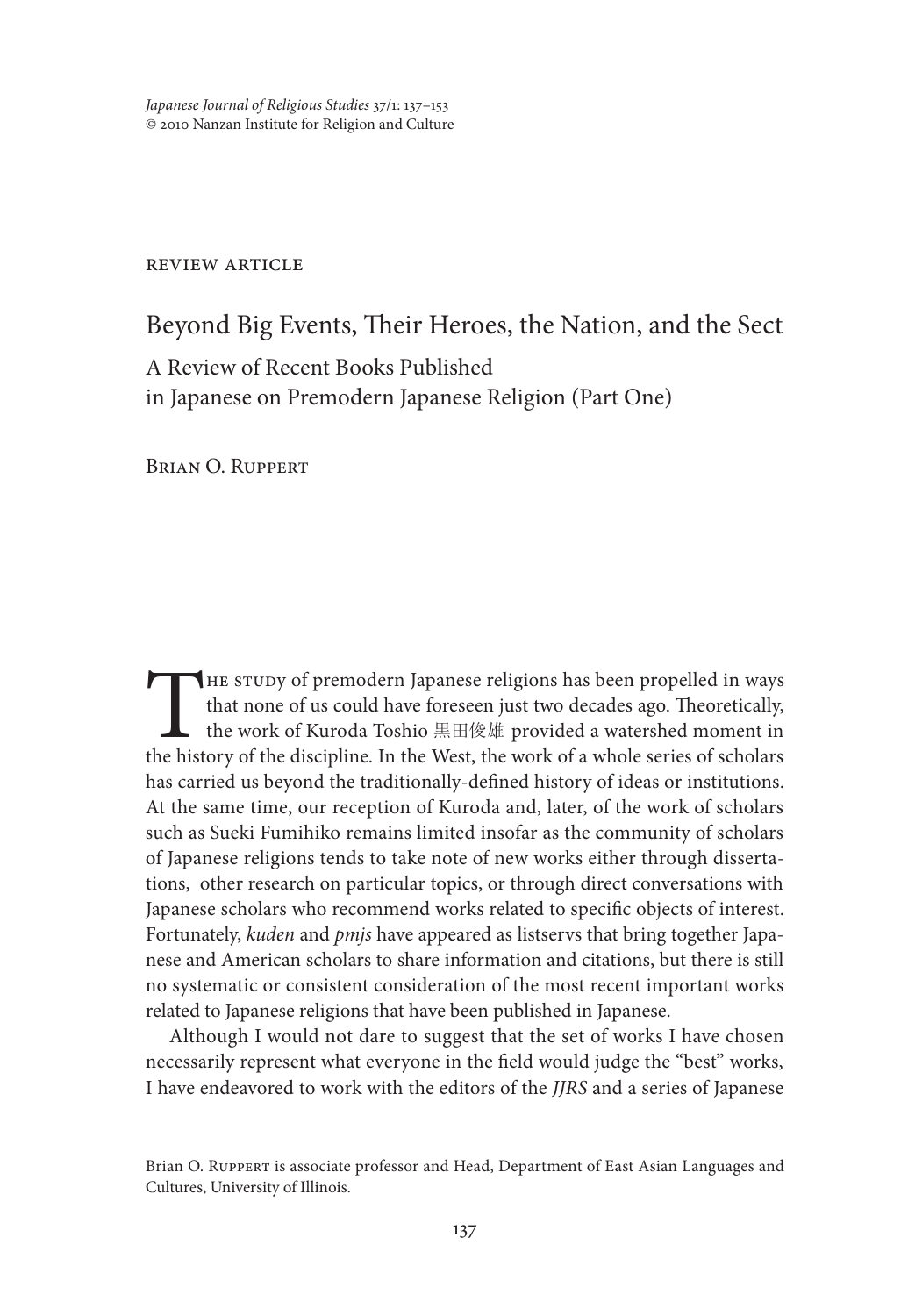colleagues to develop a master list of publishers that are the most prominent venues for relevant publications.

For this first review of Japanese books on premodern Japanese religion, I have chosen to include books from the past several years that I have determined merit attention based on conversations with the scholars mentioned above, as well as other colleagues such as Iyanaga Nobumi and Michael E. Jamentz. I will begin by discussing monographs concerning premodern Buddhism, followed by more general studies. I will then conclude by considering an important recent study that relates kami worship, combinatory religion, and the relationship between premodern Buddhism and East Asia. Due to limitations of space, this review does not complete my review of the past decade's works, so Part Two will include some other works that will not be covered here; after that, I plan to review prominent new publications once every two years and to consider only the most recent publications.

## *Temple Studies and Related Works*

Research on the Shingon temple Daigoji has been propelled in particular by the work of Nagamura Makoto 永村 眞 (Nihon Joshi Daigaku) and the on-site research group he leads, which publishes the academic journal *Kenkyū kiyō* (Daigoji Bunkazai Kenkyūjo). Nagamura has several PhD advisees whose work has proven to be superlative, and their recently published books will undoubtedly revolutionize the study of Daigoji and expand our understanding of both Shingon Buddhism and the Kenmitsu Buddhist institutions of the medieval era. First, we can take note of Fujii Masako's 藤井雅子 *Chūsei Daigoji to Shingon mikkyō* 中世醍醐寺と真言密教 (Tokyo: Benseisha, 2008), which examines the development of the Shingon organization at Daigoji, particularly the relationship between the rise of Sanbō'in Hall within the monastic complex, its connection with the Sanbō'in Dharma lineage (*hōryū* 法流), and the designation of Sanbō'in as a *monzeki* 門跡 (cloister) in the fourteenth century. She draws attention to the developing competition between lineages at Daigoji for the authentic inheritance of Sanbō'in's uniquely respected authority within the compound, and the success of the so-called Sanbō'in-ryū Jōzei-kata 三宝院流定済方 lineage in estab-

\* I would like to thank Paul Swanson, Kikuchi Hiroki 菊地大樹, Sueki Fumihiko 末木文美士, Hayashi Makoto 林 淳, and Taira Masayuki 平 雅行 for their help in evaluating relevant publishers to approach. Swanson approached the publishers on my behalf once we had developed a master list, and I would like to thank the following publishers and journals who send relevant announcements and publications for consideration: Daihōrin 大法輪, Iwanami Shoten 岩波書店 (Tosho 図書), Rinsen Shoten 臨川書店, Hōzōkan 法蔵館, Kokusho Kankōkai 国書刊行会, Iwata Shoin 岩田書院, Kyūko Shoin 汲古書院, Dai-ichi Shobō 第一書房, and Seikyūsha 青弓社.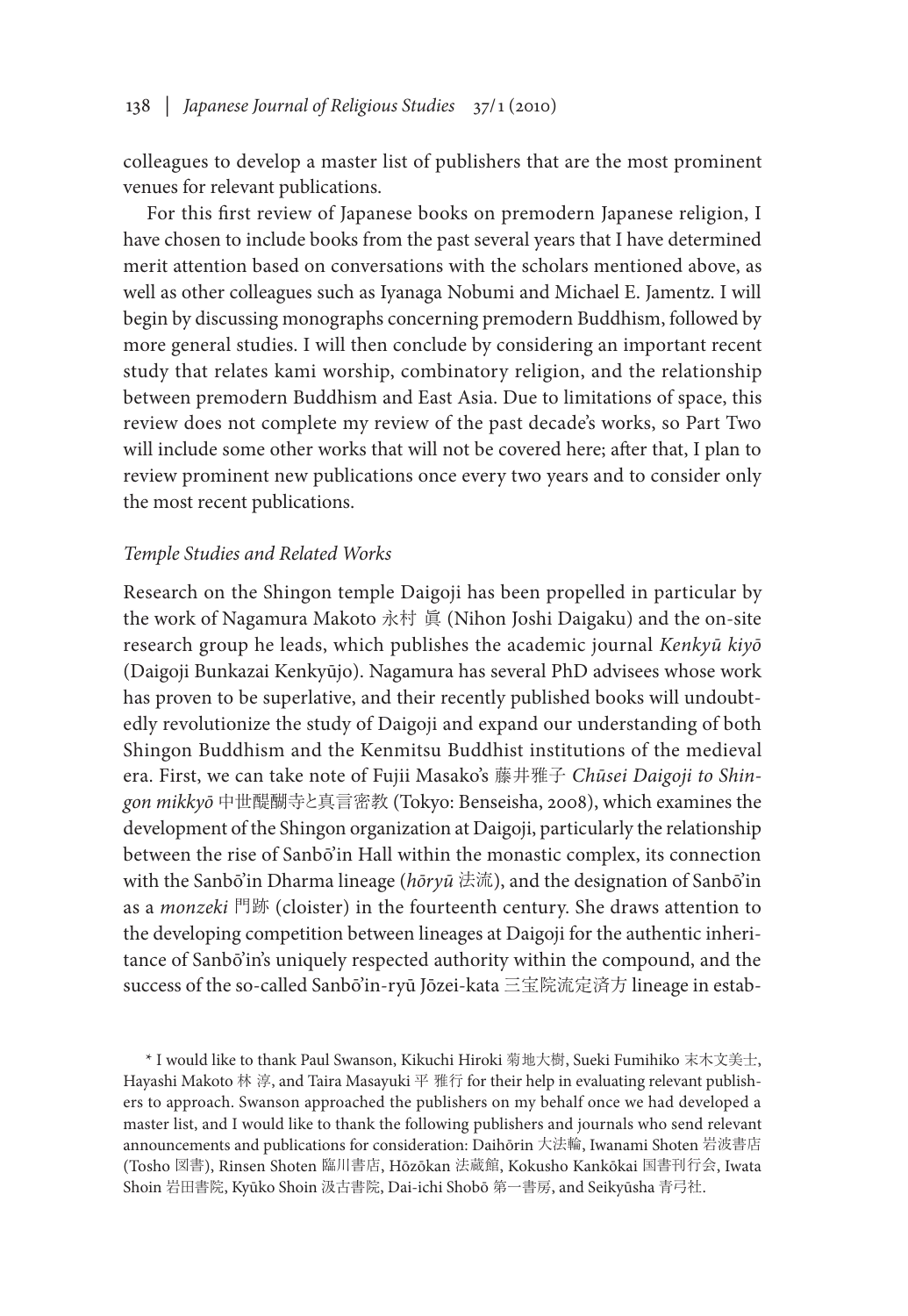lishing the Sanbō'in *monzeki*. Fujii stesses, in particular, the role of Mansai 満済 (1378–1435)—originally the adopted son of shōgun Ashikaga Yoshimitsu—and his master/disciples in the consolidation of the cloister's authority over Daigoji by means of: 1. returning rule of the monastery to the Sanbō'in-resident "abbot" (*zasu* 座主); 2. reviving the Sanbō'in bond-establishing consecration rite (*kechien kanjō* 結縁灌頂) and 3. by performing rites regularly for the shogunate as well as making exhaustive efforts to collect and organize the treasury of sacred works (*shōgyō* 聖教) at Daigoji. Fujii also clarifies the historical patronage by cloistered sovereign Go Uda (後 宇多) of the various monastic halls (*inge* 院家) at Daigoji, and emphasizes the profound influence that he had there, not merely as a powerful outsider, but also as an active practitioner of Shingon Buddhism. Remarkably, she also offers an extensive examination of the activity of the Daigoji lineage-monks in the provinces, separating her analysis by Dharma lineage— Hōon'in-ryū, Muryōju'in-ryū—and including extensive graphs, a map, and an account of the known initiation practices conducted in the provinces. A hidden treasure in this study is her discussion in one chapter of Go Uda's influence on Shingon scholastic study in his day, including not only an examination of his support of Tōji and Mount Kōya but also his establishment of the scholastic hall Kyōōjōju'in within Daikakuji, a monastery he clearly saw as uniquely combining both scholastic and ritual studies.

In *Chūsei mikkyō jiin to suhō* 中世密教寺院と修法 (Tokyo: Bensei, 2008), Nishi Yayoi 西 弥生 draws her attention to Daigoji within the larger ritual world of Shingon Buddhism and, in part, ritual in Kenmitsu Buddhist temples more broadly. In particular, Nishi is concerned with the practice, meaning, and contextual significance of "esoteric rites" *(suhō* 修法; alt. *shuhō*). She turns first to consider the character of the elements in, and practice of, esoteric rites, especially the object of veneration (*honzon* 本尊), and its altar area (*shōgon* 荘厳), including oral transmissions concerning the latter. Using as her example the rite of the *Sutra of Benevolent Kings* (*Ninnōkyōhō* 仁王経法), and drawing attention to the actual practice of such esoteric rites, Nishi explores the structure of the participants (*shikishu* 職衆) and the larger connection between monastic and lay society reinforced by such practices. Nishi also examines the Sanbō'in-ryū as representative of how esoteric rites supported the creation and development of Dharma lineages (*hōryū*). This selection is particularly apt, since the broadest array of esoteric rites in Shingon developed in the Ono Branch, especially at Daigoji and its environs. Her emphasis on Seigen's 成賢 (1162–1231) practitioner role in the increasingly prominent use of the so-called "great rites" (*daihō*), and Seigen's creation, as master, of the *Usuzōshi* 薄草紙 as the sacred work of the Sanbo'in lineage transmitting the ritual instructions in "notes" (*shōmotsu* 抄物) genre format for rites of veneration used in esoteric rites, is prescient. Indeed, her detailed treatment of *Usuzōshi* as one of the main works transmitted within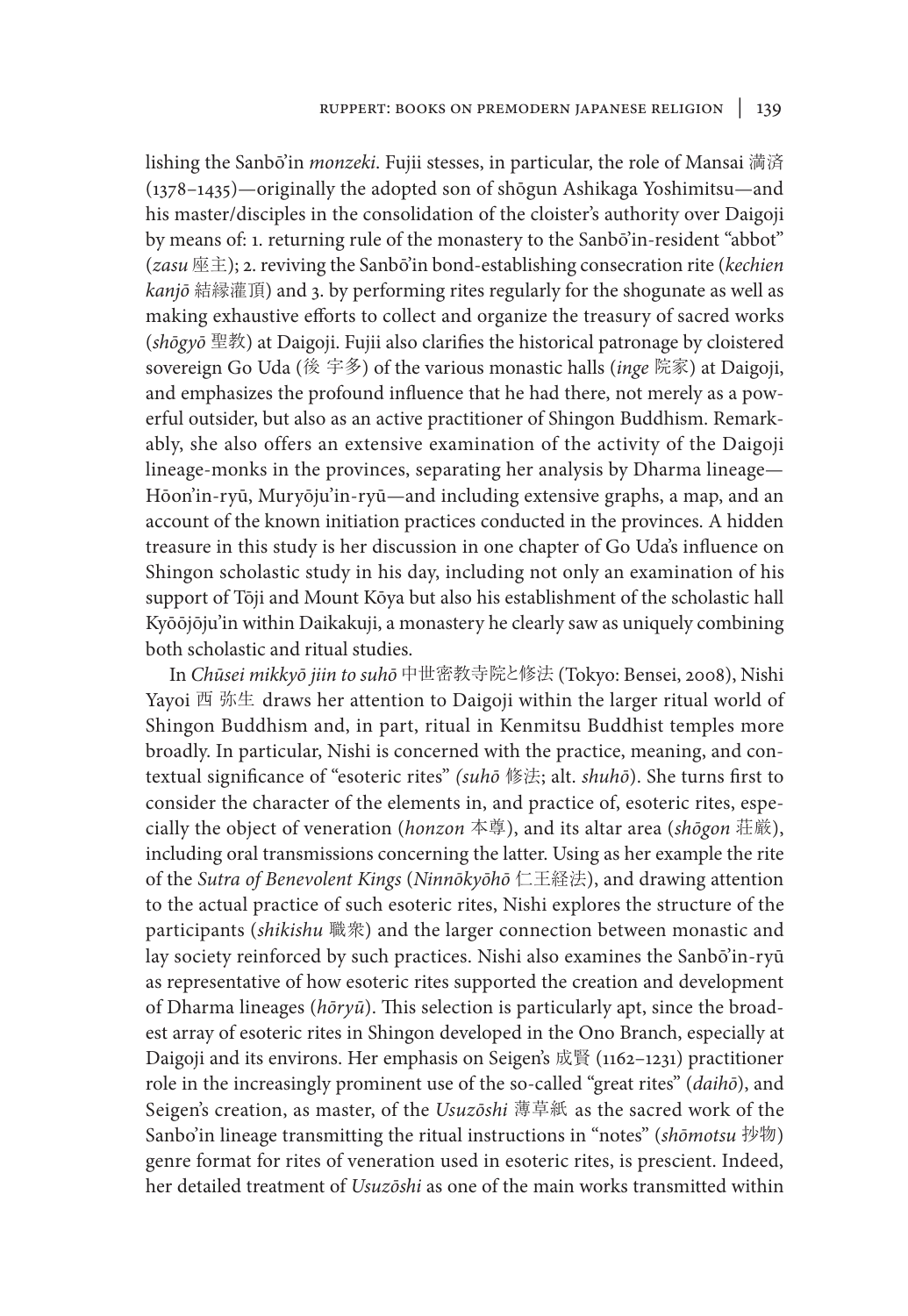the Sanbō'in-ryū, along with that of Raiyu's 頼瑜 *Usuzōshi kuketsu* 薄草子口決, clarifies how the *shōgyō* of the Dharma lineages were appropriated, in combination, toward the transmission of esoteric ritual instructions.

Research on the Tendai center Enryakuji (Mount Hiei) has made great strides over the past several years. We can take note of three works in particular. First, there was the monumental volume of essays entitled *Enryakuji to chūsei shakai*  延暦寺と中世社会 (Kyoto: Hōzōkan, 2004), edited by the late Kawane Yoshiyasu 河音能平 and Fukuda Eijirō 福田榮次郎. The editors gathered together essays by leading historians and cultural studies of Enryakuji; indeed, the work begins by noting that the late Kuroda Toshio had lamented the lack of documents (*monjo*  文書) for the study of Enryakuji, particularly in connection with its burning by Nobunaga in the late sixteenth century. Indeed, it is terribly ironic that Enryakuji and other major Tendai temples such as Onjōji (Miidera) generally have small collections from the medieval era (an exception being Shōren'in), due primarily to the fact that as some of the most powerful power blocs (*kenmon*) of the period they became the targets of contentious warriors; on the other hand, the major Shingon temples, which featured comparably huge collections, have remained comparatively untouched, with the unfortunate exception of Negoroji, which suffered greatly historically. Thus we can learn infinitely more about the daily life, affairs, and thought in Shingon temples such as Daigoji, Tōji, Ninnaji, Zuishin'in, Ishiyamadera, and Kongōbuji (Mount Kōya; multiple halls), partially due to the fact that they were either weak power blocs or simply localized complexes.

Nonetheless, historians understand the historical centrality of Enryakuji among temples at a series of points in medieval Japanese history, and this work grows out of the effort to reconstruct documentary and other evidence. *Enryakuji to chūsei shakai* has three parts, focusing on the internal structure of the institution of Enryakuji, the connections of Enryakuji to the larger society, and the cultural world of Enryakuji respectively. Among the significant studies of which we can take note is Okano Kōji's 岡野浩二 analysis of temple regulations within Enryakuji, which stresses the general parallel between temple and mid-Heian-era royal court-issued rules, as well as the unique character of Enryakuji's own regulations. Okano interprets the special character of the Enryakuji rules through the attempt by the Tendai school to distinguish itself from Nara Buddhism and to the specific layout of the halls on Hiei. He takes note of the fact that the abbot's now often non-residential status contributed to the disappearance of the traditional regulations, and the appearance of new regulations—regulations of Ryōgen's 良源 (912-985) that by their contents illustrate that "half-monastichalf-lay" groups existed on Hiei and that others lived in the areas at the edge of the mountain (*satobō* 里坊, and so on).

Inaba Nobumichi 稲葉伸道 and Taira Masayuki offer compelling, if partially controversial, analyses of the history and debates held at the Hiei-affiliated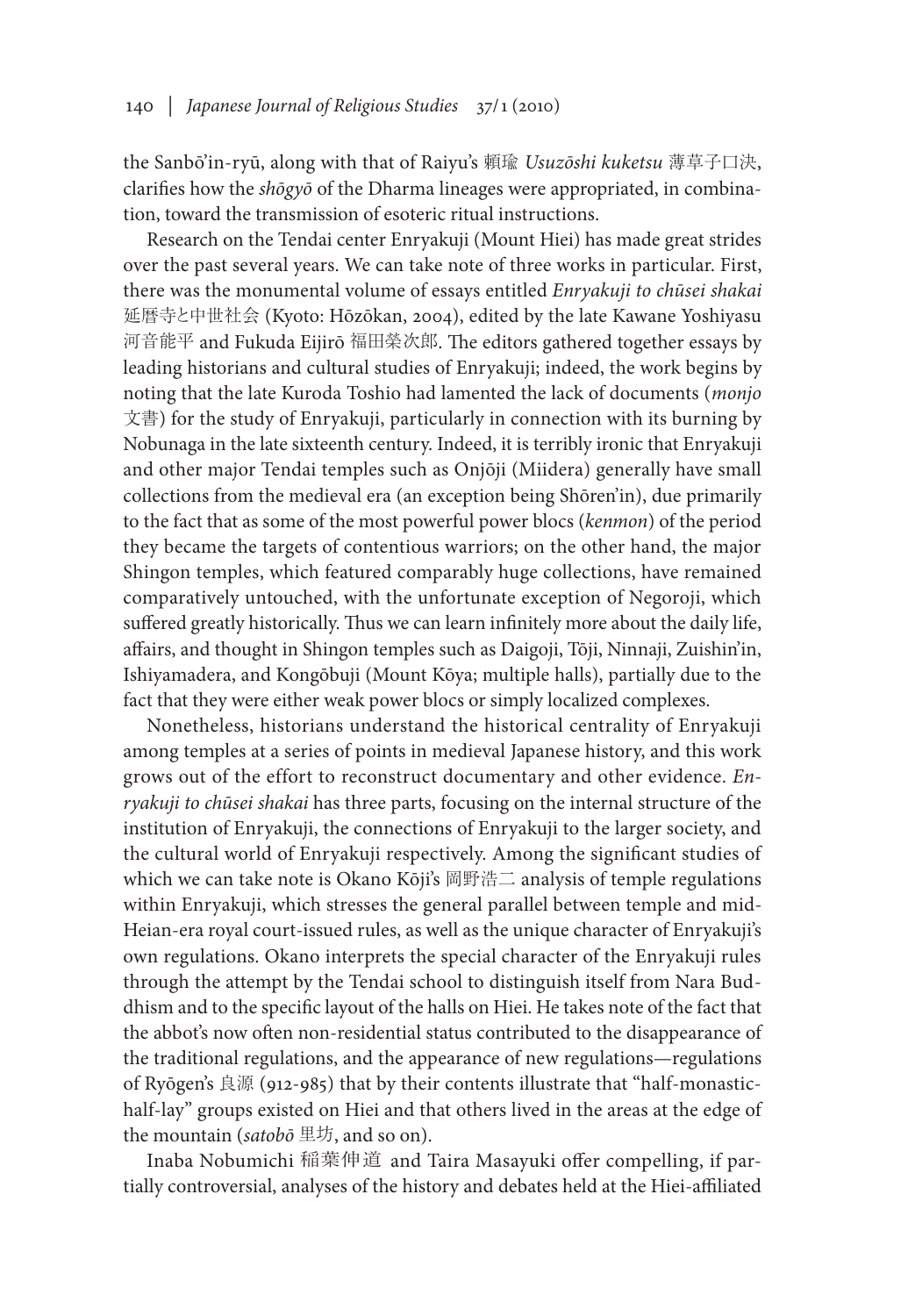cloister of Shōren'in 青蓮院. Inaba focuses on the connection between the lineal logics of Dharma lineages and those in lay society and argues that, in the case of Shōren'in, the lineal logic of inheritance of lay society was paramount. In particular, Inaba uses the case of the abbots of Shōren'in to emphasize that the original entrance into the *monzeki*/*inge* at a young age had a unique and profound influence over a monk's clerical career, whereas consecration (*kanjō* 灌頂) could be received from more than one master; he claims that the real context for the arguments over the proper recipients of *shōgyō* collections was the problem of familial inheritance rather than concerns unique to temple power blocs. Taira takes a similar interpretation, focusing on the arguments concerning *shōgyō*  mentioned in Inaba. He argues, however, that the background for the arguments were the political positions of the participants and the new political policies of the post-Mongol invasion court and Kamakura shogunate; the temples wanted to place sons/brothers of the cloistered sovereign in their abbacies so they allied themselves with one or other of the two royal factions of the day, and in particular it was intervention by the shogunate that led to shifts of abbots and debates over the possession of *shōgyō* collections. There are a whole series of trenchant studies in this edited work, but I would like to take note additionally of Kamikawa Michio's 上川通夫 argument that the domestication of the populist belief in Tenjin 天神 through placing Kitano Tenmangū 北野天満宮 shrine under the control of Mount Hiei was part of the early appearance of "medieval" Buddhism, and of manuscript studies of Jōbodai'in 成菩提院 (in Shiga prefecture) materials by Makino Kazuo 牧野和夫 and Matsumoto Kōichi 松本公一.

Shimosaka Mamoru's 下坂 守 exhaustive study of temple society at Enryakuji, *Chūsei jiin shakai no kenkyū* 中世寺院社会の研究 (Kyoto: Shibunkaku, 2001), offers an invaluable analysis of the political roles of the great temple complex. Those of us who have spent time at Mount Kōya can imagine, albeit through a refracted lens, what the multifaceted society at Enryakuji must have been like originally, with its multiple halls spread out over the larger mountain and its multi-layered organization. Shimosaka is most interesting on politics, but his study of the decision-making and levels within the larger Enryakuji complex (Part Two) is trenchant; his clarification of the documentary distinction between the clerics of the various halls and valleys, on the one hand, and the complex as a whole (*jike* 寺家; *sōji* 惣寺, *sōzan* 惣山), on the other, helps to improve our understanding of the character and extent of the "independence" of the former.

Tanaka Takako 田中貴子 has become known for her studies related to gender and narrative (*setsuwa)*, particularly in connection with medieval Japanese Buddhism, but in *Keiranshūyōshū no sekai* 渓嵐拾葉集の世界 (Nagoya Daigaku, 2003), based on her doctoral dissertation, she turns to the notes (*shōmotsu*) genre famous in medieval Buddhism, perhaps most famous in the example of the Hiei monk Kōshū's 光宗 (fl. fourteenth century) *Keiranshūyōshū*. Tanaka initially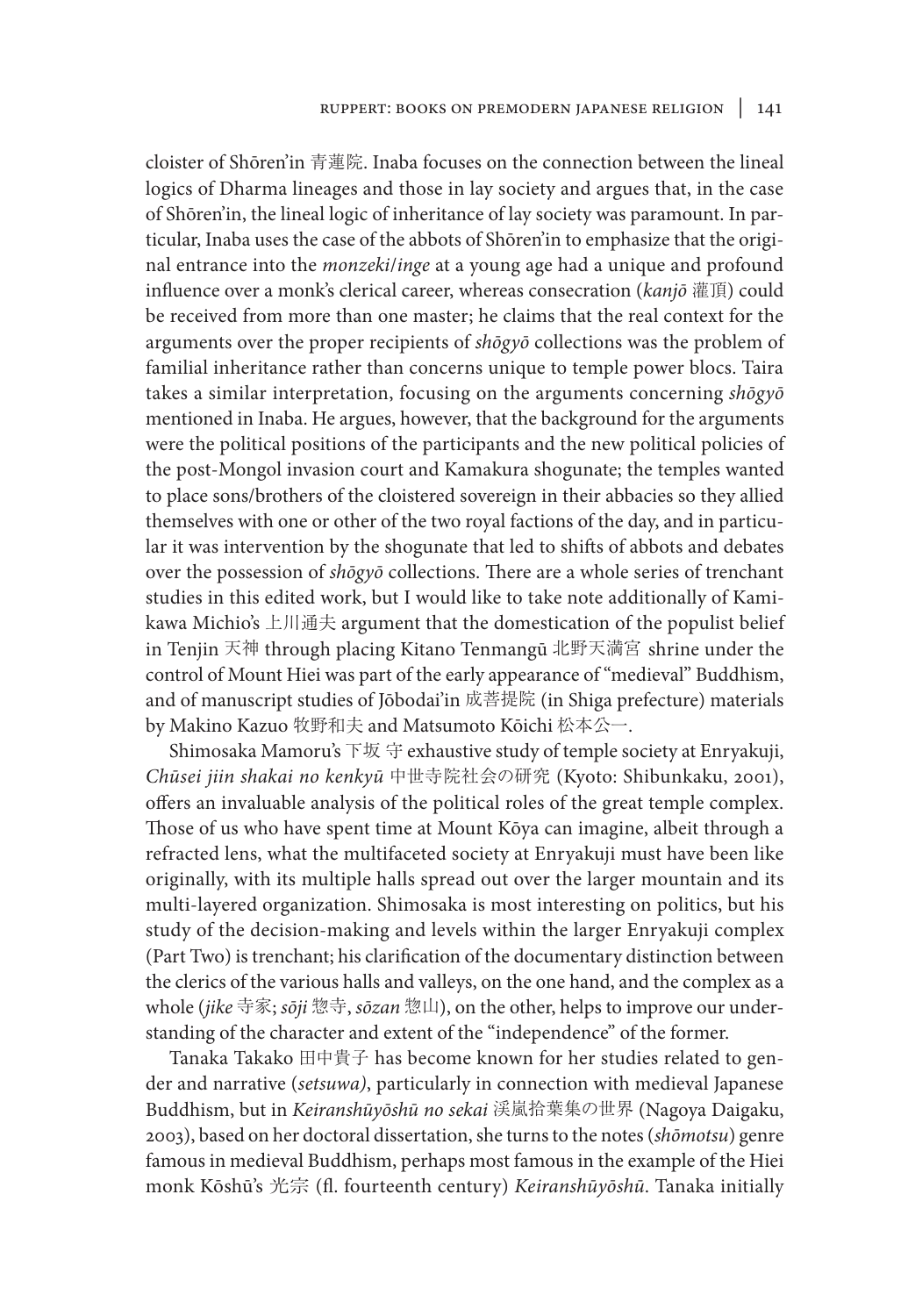conducts an extensive textual analysis of the various extant editions of the work, and offers a useful presentation on the role of so-called *kike* 記家 record-writing monks such as Kōshū in the Enryakuji complex. Building on the work of Kuroda Toshio and others—and similar to the work of Jacqueline Stone—Tanaka emphasizes the role of the *kike* as recorders of oral transmissions (*kuden* 口伝) as well as their eventual roles as scholastic monks committed to writing the oral transmissions of their respective lineages at Hiei; Tanaka also calls attention to the direct relationship between *kike* and the production of various apocryphal works (*gisho*), especially a series of works called *sanshōnishi nijūkan* (three holy men/two teachers/twenty fascicles), which seem to have resulted from the collecting and recording of oral transmissions and *kirigami*-strip transmissions of the late Heian and Kamakura eras; the immediate forerunner of *Keiranshūyōshū* was Shōchō's 承澄 (1205–1282) *Asabashō* 阿娑縛抄, which Tanaka describes as constituting an esoteric Buddhist effort to systematize the inscription of oral transmissions on kami and buddhas (*shinbutsu* 神仏). Moreover, from her perspective, *Keiranshūyōshū* was compiled as part of the final stage of the systematic development of such efforts, since it added both tales (*setsuwa* 説話) and annotations (*chūshaku* 注釈) in the attempt to depict the Hiei kami Sannō as its protective deity and to legitimate inscriptions of oral transmissions concerning its status. Such efforts would culminate in the broad annotative efforts of the fifteenth and sixteenth centuries, which were based on discussions (*dangi* 談義) of *Lotus Sutra* teachings.

## *Temples, their manuscripts, and their rites*

We turn now to recent works concerning the writings produced in medieval temples as well as the performative aspects of temple life. The twenty-first century began, in regard to temple documents and *shōgyō* manuscript research, with the major scholarly trumpet of Nagamura Makoto 永村 眞. His *Chūsei jiin shiryō ron* 中世寺院史料論 (Tokyo: Yoshikawa Kōbunkan, 2000) is a masterful study that won the Kadokawa Prize for History, and remains the most prominent study of its kind, a fact perhaps related also to Nagamura's status as the leading scholar of both Tōdaiji and Daigoji manuscript studies.

Nagamura's study takes the approach of "social history" to the study of medieval temple life (*jiin shakai shi* 寺院社会史), which he sees as inextricably bound with the large society of lay patrons. In particular, in this work, Nagamura interprets the collections of Tōdaiji, Daigoji, and Kōfukuji in terms of their connection with temple life, a system of lay-monastic interaction that he divides into four elements: precepts and objects of veneration (monastic practice and lay belief); protection of the sovereign/royal family (*chingo kokka* 鎮護国家; "religious function"); practice and ritual assemblies (*hō'e* 法会; determines Bud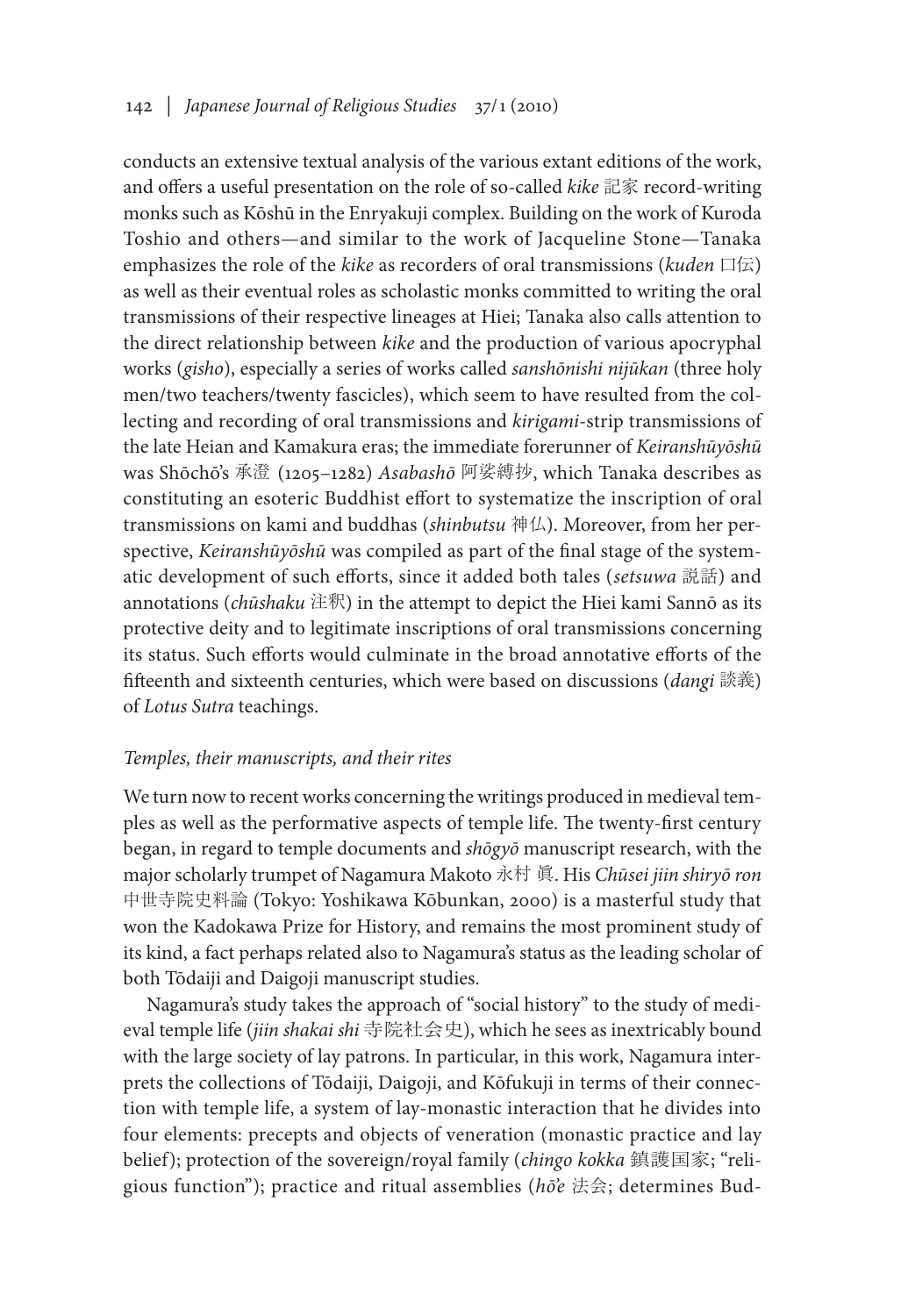dhist economic, social, and scholastic structure); and faith and enlightenment (spiritual endeavors). In particular, Nagamura interprets temple society within a framework of interdependency marked by lay patronage (*onkei* 恩恵), on the one hand, and ritual prayer/protection (*kitō* 祈祷, *goji* 護持), on the other. Moreover, he casts temple writings as "secondary sources" reflective of the organizational activity within temple society, the sites of which can be divided between the three jewels—Buddha (object of veneration; Buddha Hall), Dharma (scholastics, assemblies), and Sangha (master-disciple relationship, and larger monastic organization). Nagamura traces the beginnings of temple writings to the three jewels, temple administration, and religious faith (*shinjin* 信心 of patrons and monastics), by examining examples from genres such as 1. Buddha image and temple construction documents (Buddha), ritual texts for debates (*rongie no shidai* 論議会の次第) and related *shōgyō* (Dharma); 2. temple organization documents (precept-related, recitation-recording, and oath *monjo*, along with master-disciple transmission sacred works) (Sangha); 3. temple administration documents (gazetteers, economic records, document templates, and so on); and 4. documents demonstrating "faith" (meritorious-act-records inserted in Buddha images and "gladly throwing away" (*kisha* 喜捨) belongings. Finally, Nagamura devotes a major section of the work to the analysis of sacred works, including considerations of four basic modes of their production: 1. presumably accurate copying of earlier sacred works; 2. creating "notes" (*shōmotsu*) on other *shōgyō*; 3. classifying and editing (*ruiju* 類聚, *henjutsu* 編述); and 4. recording the discussions (*mondō* 問答, *dangi* 談義) of one's master (*kikigaki* 聞書).

Kamikawa Michio's 上川通夫 *Nihon chūsei bukkyō shiryōron*日本中世仏教史料 論 (Tokyo: Yoshikawa Kōbunkan, 2008) approaches temple sources by similarly examining them in context, but with an approach more directly political—and which directly places medieval Japanese Buddhism within the larger East Asian Buddhist trans-cultural setting. Kamikawa employs Kuroda Toshio's (and Taira Masayuki's) theory of the Kenmitsu Buddhist system to attempt to broaden the interpretation of medieval "Japanese" Buddhism. Drawing upon the pioneering historical work on Japanese relations with East Asia by Murai Shōsuke 村井章介, Kamikawa skillfully reinterprets medieval Japanese Buddhism beyond exclusive attention to its position within national boundaries. In particular, Kamikawa analyzes the history of the reception and use of the Buddhist canon (*issaikyō*  一切経), and finds that for both court and temples the canon had great political importance—and that its reception also reflected an active renewed engagement with the continent from as early as the tenth century. Moreover, Kamikawa argues that the northern Fujiwaras, distinct from the court as a whole, made contacts with the continent to promote the introduction of Tendai Pure Land Buddhism, while the court as such consciously "arranged" Buddhism—both newly and formerly introduced—in a process marked initially by practices to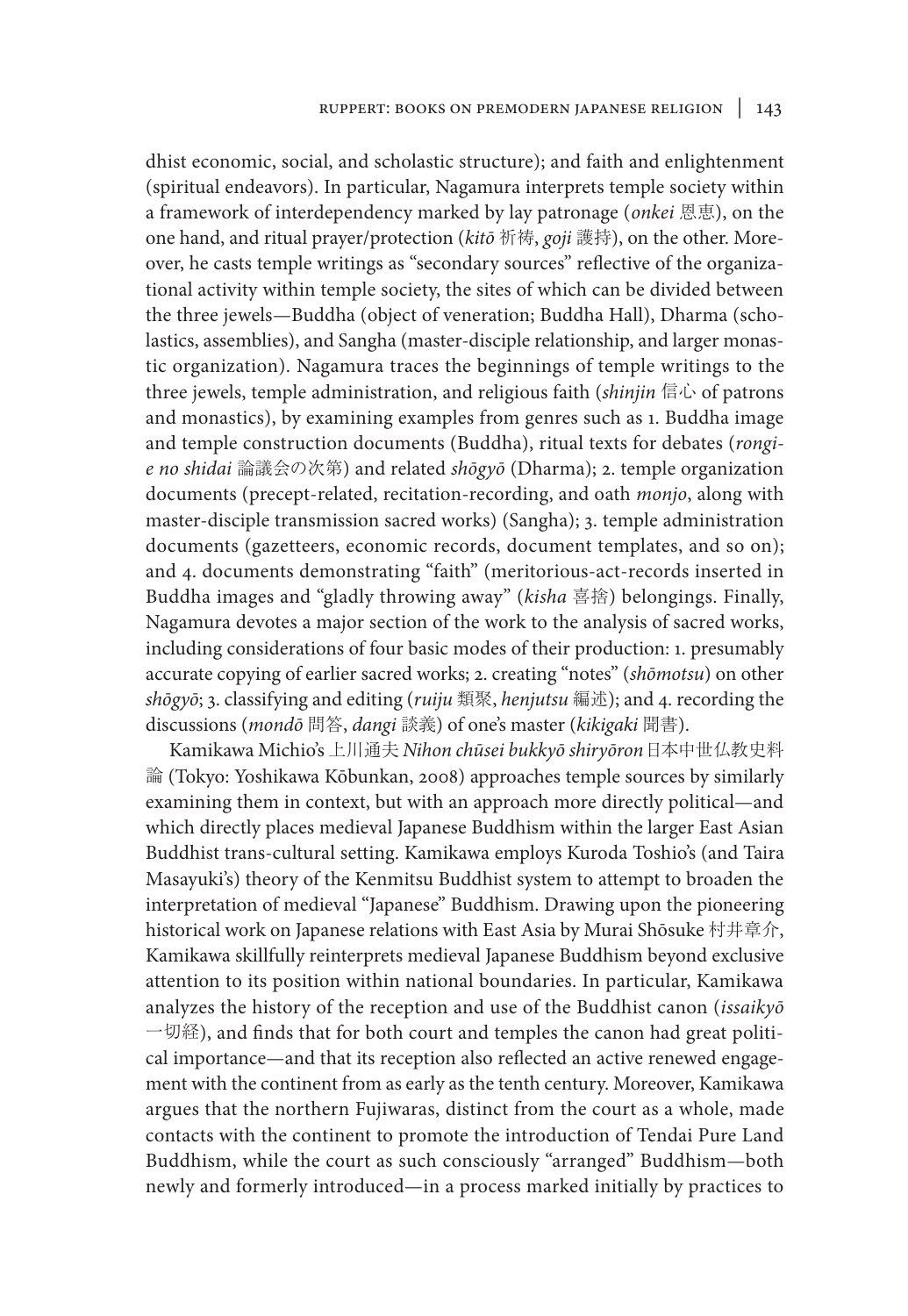produce merit (*shuzen* 修善), such as the burial of sutra*s* and sutra-copying more generally. With regard to *shōgyō*, Kamikawa argues that their increasing centrality within temple complexes was related directly to new administrative formations of the late Heian era; he offers a useful analysis of the scriptural collections (*kyōzō* 経蔵) containing the collections respectively at the level of the larger monastic community (*jike* 寺家) within the complexes, the residential halls (*inge*) there, and the level of individuals such as abbots, although my own research suggests that the placement and organization of these were even more fluid than his depiction would infer.

Yamagishi Tsuneto's 山岸常人 work has had surprisingly little impact on the non-Japanese academy, a fact that may be related to his field—architectural history. Indeed, his *Chūsei jiin no sōdan/hō'e/monjo* 中世寺院の僧団・法会・文書 (Tokyo Daigaku, 2004) promises to be the most important contribution to the study of daily temple life in Japanese Buddhism of the last several years. Yamagishi turns initially to the monastic organization within temples, considering the specific features and character of daily life of the monks, including religious and administrative aspects as well as the places they lived and frequented. He outlines aspects of temple life that have been quite vague to many scholars of premodern Japanese Buddhism until recently, including in his analysis of Hosshōji 法勝寺, an example, as he puts it, of a temple with "no sangha." That is, Hosshōji and the other six superlative temples (*rikushōji* 六勝寺; Higashiyama) constructed as vow-temples (*goganji* 御願寺) of the cloistered sovereign, seem to have had very few resident monks, but were selected to come to assemblies from major monasteries of the Nara and Kyoto areas by the Dharma Prince of Ninnaji, who administered official Japanese Buddhism in the late-Heian and early-Kamakura eras. In other words, Hosshōji and the other five were distinctly different in character from the major power bloc temple complexes (*kenmon jiin* 権門寺院) of Nara and Kyoto, and served primarily as a site for the cloistered sovereign to hold assemblies in which he gathered monks from the complexes, on the one hand, and a whole series of nobles (sponsors), on the other—*not* a monastery marked by the ongoing presence of the three jewels.

Yamagishi's study of the character of monk's residences (*sōbō* 僧房) is particularly informative, and offers us further insight into everyday life in the monasteries. The three general types of residence in the medieval era included the traditional so-called monastic compound (*garan* 伽藍) residences, those in separate halls or cloisters (*inge/shi'in* 子院), and those in veneration halls (*dō'in sōbō* 堂院僧坊—for example, Sanmai-dō at Tōdaiji, for Hokke-zanmai 法華三昧 (rite practice). Yamagishi emphasizes the broad range of variations within these categories of residence, but he also stresses the importance of practice illustrated within these areas—examples of the posting of instructions to regularly participate in temple rites as well as of individual monks' establishment of personal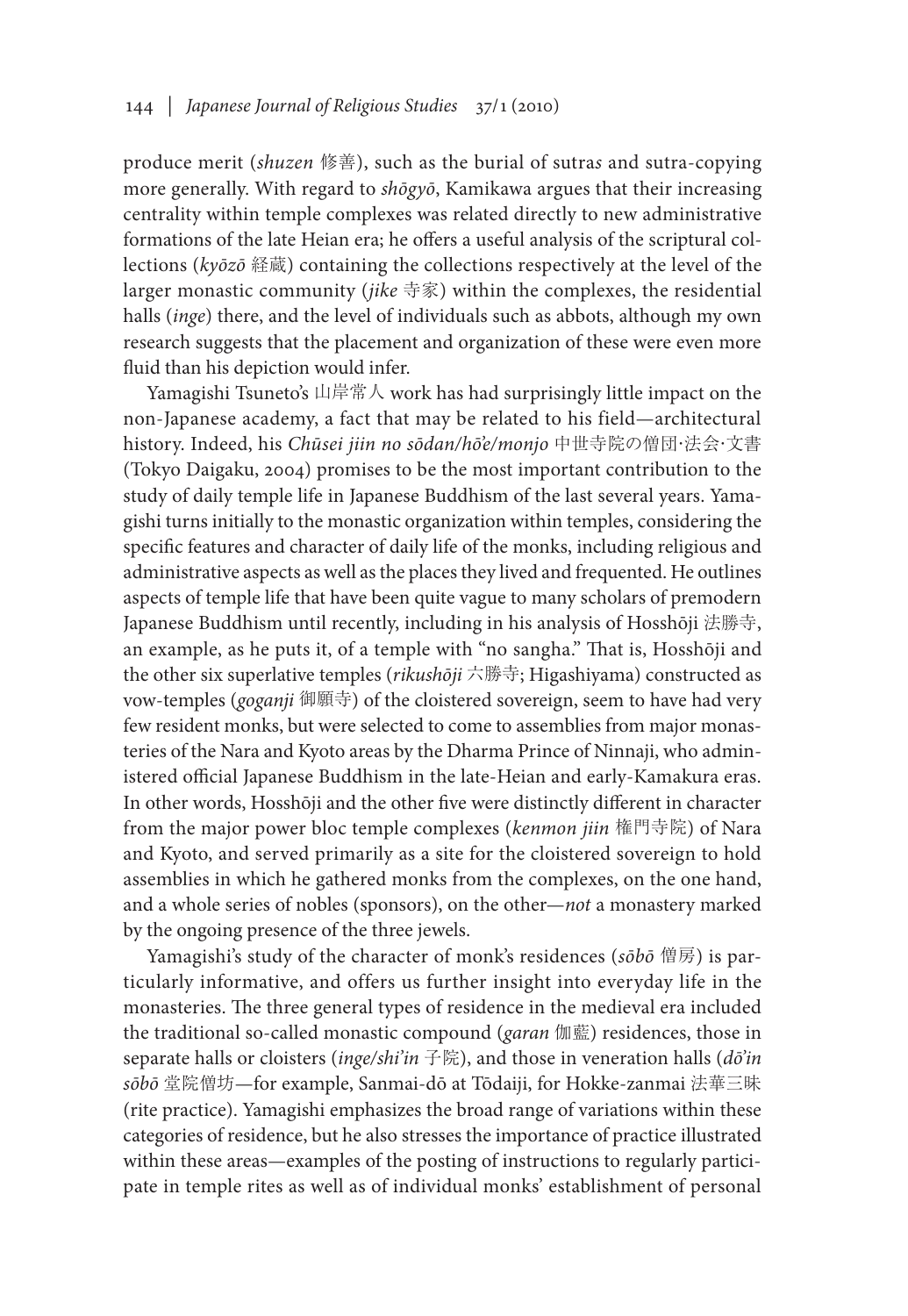places of practice/study directly attached to veneration hall areas. Furthermore, Yamagishi demonstrates that, with the weakening of temple administration and regulations from the end of the twelfth century onwards, monks could increasingly trade or even sell or purchase their residences, practices traceable originally to the bequeathal of monastic residences beginning in roughly the early tenth century. The increase in monastic residences, and the fluidity of their use, meant that lay believers and even women sometimes made use of them. Yamagishi concludes that the separate halls increasingly featured places of practice because such halls were more functional for the daily lives of religious practitioners, as opposed to the constraints of any changes that might be made to any part of the traditional monastic compound.

A prominent work that, while slightly dated, has not received much attention in the West, is Matsuo Kōichi's 松尾恒一 study of major performative rites in Nara and Kyoto temple complexes, *Ennen no geinōshiteki kenkyū* 延年の芸能 史的研究 (Tokyo: Iwata Shoin, 1997). Matsuo clarifies that the so-called *ennen* performative arts were not only performed at the banquets following monastic assemblies (*hō'e*), but also upon events such as royal progresses, the visit of aristocrats, the inauguration of new administrators or abbots, as well as the conferral of higher office or status on monks of the relevant temple. In other words, these arts were pervasive in the monastic complexes and their occasions were multifarious.

Moreover, the performers of these arts in their early forms were the new class of monastic figures called *shuto* 衆徒, the same group who in the major complexes often numbered in the thousands and who came to be referred to in much later history as *sōhei* (warrior-monks). Matsuo examines the *shuto* in general and considers the specific example of Onjōji to clarify the broad array of rituals in which they participated as well as the specific performative rites they conducted. He also offers the first major study ever of the *ennen* performative arts at Kōfukuji, despite the fact that these arts are thought to have had a great influence on the development of *Yamato sarugaku* 大和猿楽; the Yuima'e 維摩会 assemblies there of the late Heian era onwards were where the *shuto* first appeared as a large group performing, and these performances of recitation and continental *sangaku* dance, which were undertaken to praise the lecturer (*kōji*  講師), are thought to have constituted the beginning of *ennen* practice historically. Matsuo goes on to examine the changes in *ennen* arts over the course of the Muromachi era, when scholar-monks (*gakuryo* 学侶) also began to engage in such performance.

Komine Kazuaki 小峯和明 recently published a major study of the medieval arts performed at monastic assemblies (*hō'e*) entitled *Chūsei hō'e bungeiron* 中世 法会文芸論 (Tokyo: Kasama Shoin, 2009). Komine is interested in the broader sense of the term *shōdō* 唱導, often seen as identical with preaching (*sekkyō* 説 教, *seppō* 説法), and so he emphasizes that the category includes the broad range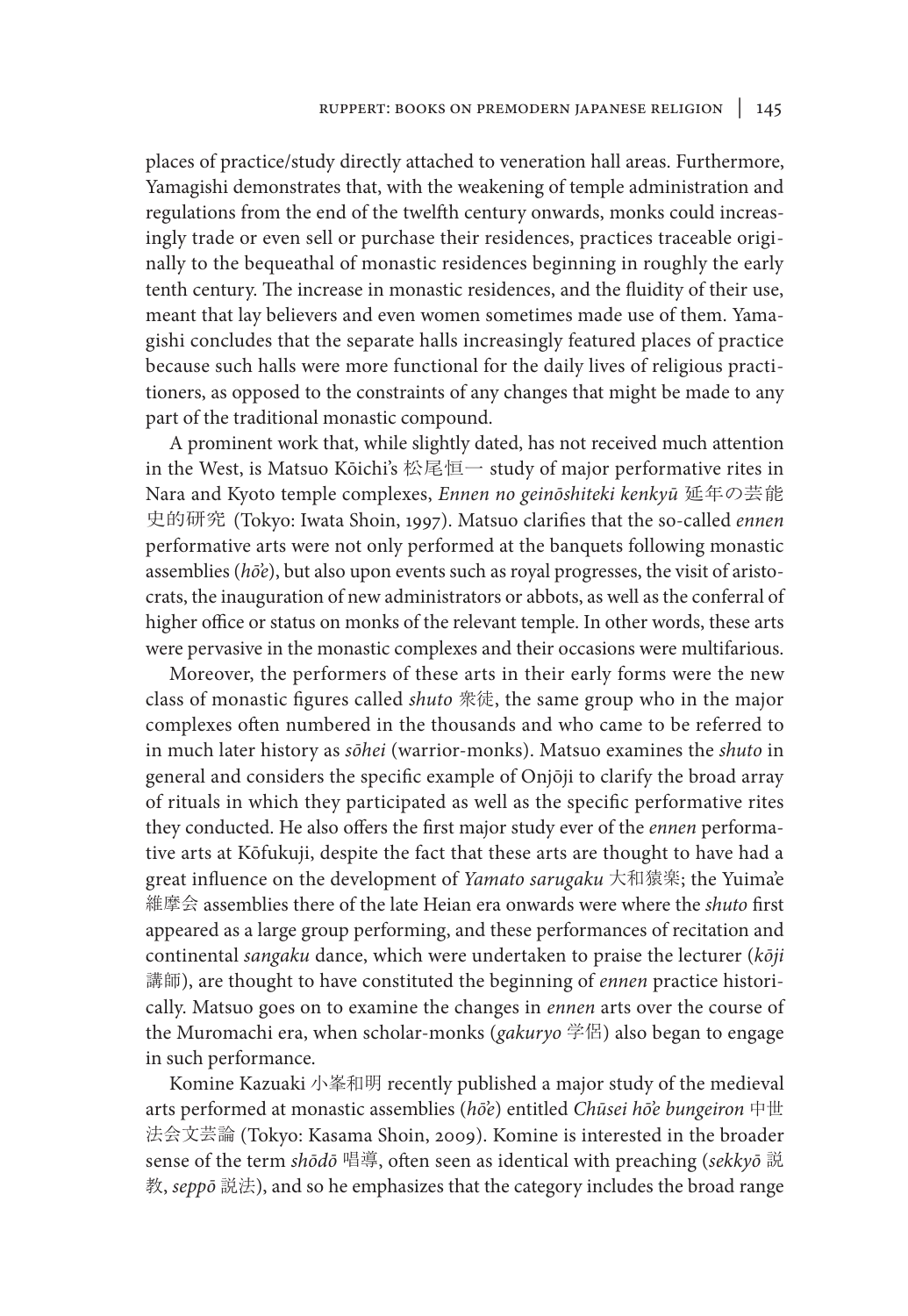of rites at the assemblies. Komine finds the original link between Buddhism and the arts illustrated in the early tale collection *Nihon ryōiki* 日本霊異記 and in the ritual text *Tōdaiji fujumonkō* 東大寺諷誦文稿, and then turns to consider the assembly arts in the cloistered sovereign and periods soon after, when the *Agui* lineage preachers Chōken 澄憲 and Seikaku 聖覚 raised the practice of *shōdō* and related arts to a new level of performative complexity. In particular, Komine sees the arrival of the cloistered sovereign period, with its interdependence of the Royal Law (*ōbō* 王法) and Buddhist Law (*buppō* 仏法), as being marked by a religious power represented not only in court-sponsored annual assemblies but also in individual sponsorship of Buddhist rites; the assemblies came to be systematized with a whole series of protocols (*shidai* 次第, and so on) as novel discourse, which came to be represented in the production of collections like *Ganmonshū*  願文集, *Hōsokushū* 法則集, and *Hyōbyakushū* 表白集. He also goes on to consider the later development of the Agui 安居院 lineage, taking note of the fact that Chōken's descendant moved to Kanto and performed assembly rites of veneration on behalf of the Hōjō family and shogunate in general; scholar-monks in Kamakura learned what they saw as orthodox studies and orthopractical protocols for *kōshiki* 講式 liturgies from the Agui. Komine proceeds to consider a series of textual and intertextual problems related to the influence of continental performative literature, of the use of ritual pronouncements (*hyōbyaku*) and prayers (*ganmon*), and even of the use of *waka* poetry at assemblies.

Meanwhile, Kudō Miwako 工藤美和子 draws on Buddhist narrative and mythological studies—as well as, to a certain extent, European thought—to make an important contribution with her *Heianki no ganmon to Bukkyōteki sekaikan* 平安期の願文と仏教的世界観 (Kyoto: Shibunkaku, 2008), in which she connects the writing of prayers (*ganmon*) within the Heian-era royal court with the latter's adoption of a Buddhist world view. She begins by considering, for example, the actual salvific goal of early sovereigns' sponsorship of the writing of prayers for assemblies: how did aristocratic society view the sovereigns, in Buddhist terms? Focusing on the prayers included in the important Heian court records collection *Honchō monzui* 本朝文粋, Kudō takes note of the introduction of the term "golden wheel-turning holy king" (*konrin jōō* 金輪聖王) and, in particular, its increased use in the tenth century, and interprets this as reflective of a reconceptualization of the sovereign as the transformation of a bodhisattva. She highlights the new emphasis on the bodhisattva's practice of saving others in this period in other works as well, and argues that reference in works like the Sanbō'e of the era to the "last age" (*sue no yo* スエノヨ) does not reflect belief in the negativity of *mappō,* but rather the belief that the last age is the gateway to a revival of the Buddhist teachings. Kudō also emphasizes that Ōe no Masafusa's 大江匡房 (1041–1111) *ganmon* likewise reflects the view of the sovereign as a golden wheel-turning king who acts to save others, and concludes with an effort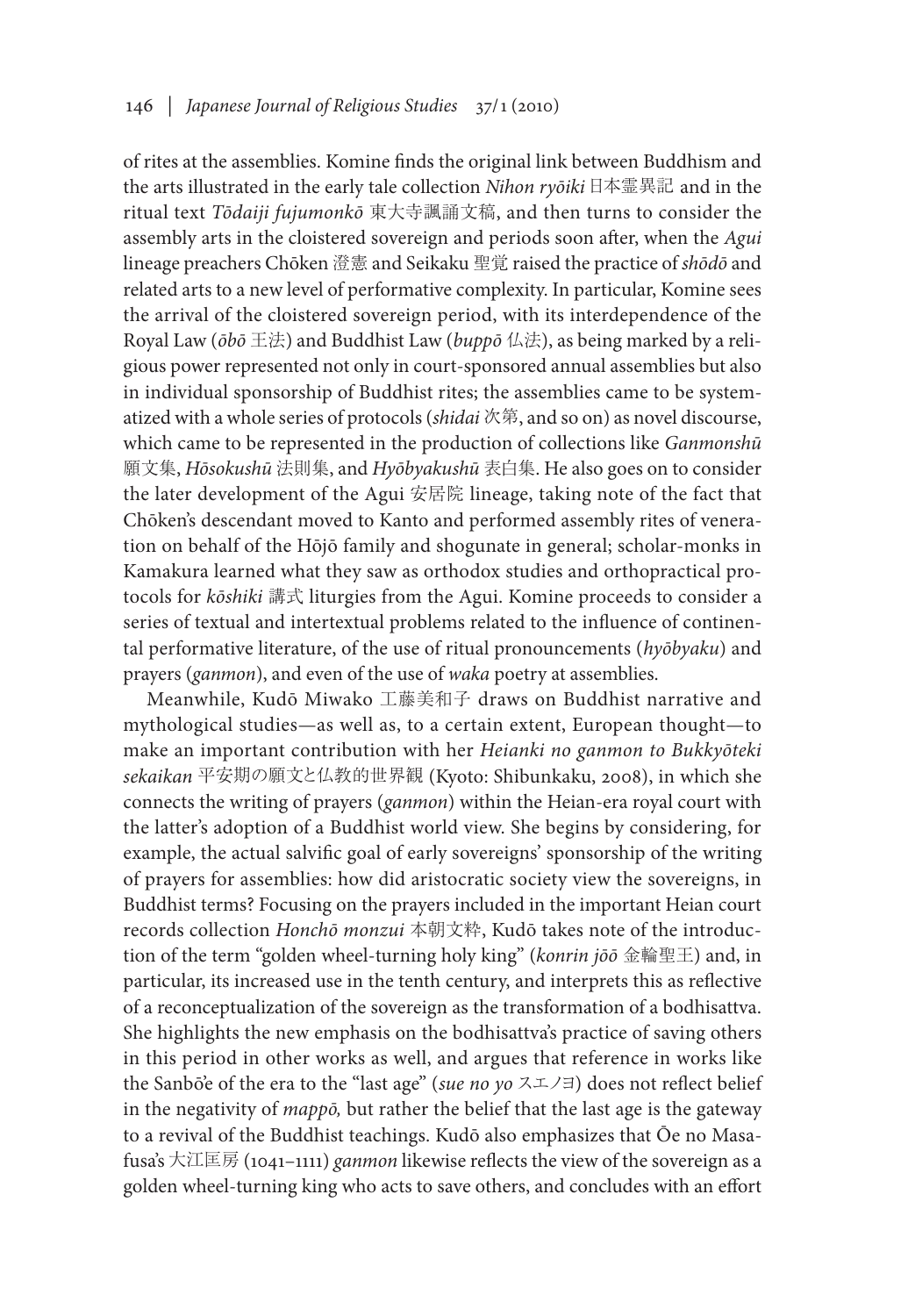to reconstruct the views of women in their sponsorship of prayers that referred to the female five obstacles to salvation—arguing that such references expressed confidence in salvation rather than preoccupation with sinfulness.

Abe Yasurō 阿部泰郎, the premodern Japanese literature scholar of similar legendary stature in manuscript studies to the historian Nagamura Makoto, published *Seija no suisan: Chūsei no koe to okonaru mono* 聖者の推参―中世の声とヲコ なるもの (Nagoya: Nagoya Daigaku, 2001), a major contribution to the study of the religious dimensions of medieval literature. This is probably the most difficult of the works to review, undoubtedly connected to the aesthetic quality and subtlety of Abe's argument, which focuses on the depiction of the interaction between itinerant holy figures and others—such as cloistered sovereigns—in medieval literature to understand more clearly the relationship between religion and the arts and, ultimately, what he sees as a remarkable dynamism in the medieval world. Abe investigates particular terms reflective of that interaction, such as *suisan*, the use of which he demonstrates—particularly through examination of Fujiwara no Teika's 藤原定家 diary *Meigetsuki* 明月記—was connected not simply to an individual's physical movement but to the ritual performances conducted at banquets following the rites of the sovereign and cloistered sovereign. Examining the use of the term from its representation of a rite conducted by court nobles during the *go-sechi* 五節 dances (and apparently anti-establishment in character), Abe clarifies that in the medieval era it was transformed into a performative rite for praise of the sovereign that was esoterically transmitted (*hikyoku denju* 秘曲伝授). In a chapter devoted to an examination of narratives of kami dream anomalies and oracles by female performers in Nara—and the depictions of their practices at the Kasuga-Kōfukuji shrine-temple complex there—Abe highlights, on the one hand, the relationship between religion and the performative arts, and on the other, the depictions of oracles in those associated with the larger complex at Mount Hiei (Enryakuji). In the Kasuga-Kōfukuji case, he considers a series of medieval tales of female *shirabyōshi* dancers and *miko* oracles and suggests that some of these constituted women's own voicing of themselves. This voicing was handed down in the form of preaching literature in the area near the complex; in the case of Hiei, stories such as that of the deity Sannō's appearance to reveal that young boys' play was actually appropriate—a means for *kechien* 結縁, making a karmic-connection toward salvation—further reinforced the discourse of kami-Buddha relations reflective of the medieval social ethos.

#### *Religion and Medieval Japanese Society*

I would like to conclude by turning briefly to recent research that is focused on the relationship between Buddhism and the larger society. We can start with Sueki Fumihiko's most recent major study of medieval Japanese Buddhism, *Kamakura*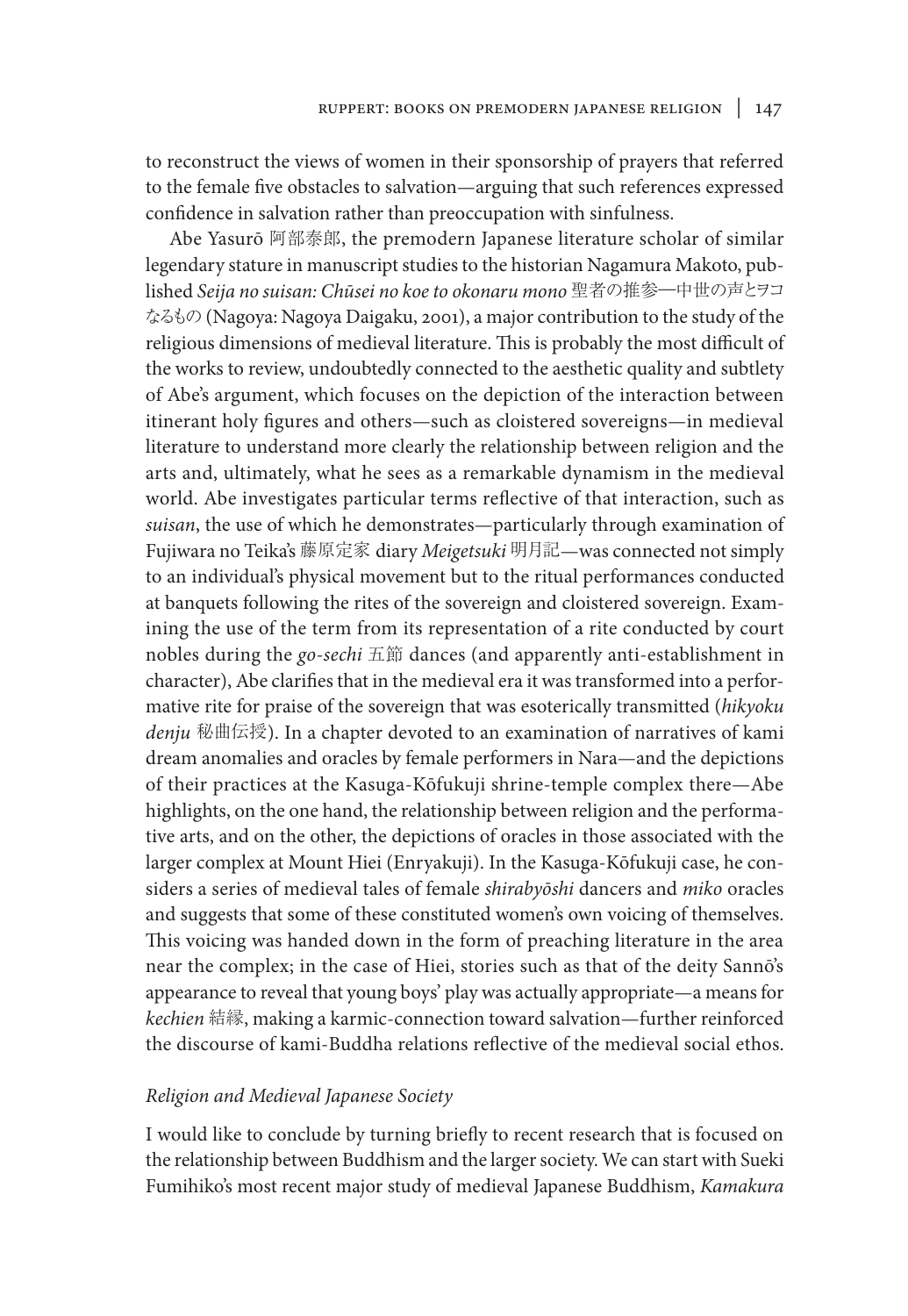*Bukkyō tenkairon* 鎌倉仏教展開論 (Tokyo: Transview, 2008). Although it does not focus per se on the relationship between aristocrats and the Buddhist institutions, its emphasis on evaluating the larger meaning of Kamakura Buddhism incorporates, by implication, the greater social context within which it developed. Sueki argues that the two-sided character of the so-called "holy ones" (*hijiri* 聖) is the key to what he sees as a weakness of the Kenmitsu Buddhism theory of Kuroda Toshio and in particular, Taira Masayuki: the *hijiri* phenomenon began within the Kenmitsu Buddhist structure, but with their proliferation in the areas outside of the major complexes, they were not limited completely by the Kenmitsu system. Thus even the major writings of Hōnen on Pure Land Buddhism and Eisai (Yōsai) on Zen, both completed in 1198, were actually an extension of this trend. Hōnen, in particular, invariably invited criticism from Kenmitsu monks insofar as he offered the novel doctrinal classification of *shōdōmon* 聖道門 (self-powered gate) and *jōdomon* 浄土門 (Pure Land, other-powered gate) along with the claim that Pure Land Buddhism constituted a school (*shū* 宗 = Jōdoshū). Sueki emphasizes that even by the thirteenth century the notion of eight established schools (*hasshū* 八宗) came to be just one possible interpretation, with the monk Enni 円爾 (1202–1280) claiming the existence of ten through his addition of the Pure Land and Zen schools; this, from Sueki's perspective, reflected the movement toward "late" medieval Japanese Buddhism. In other words, movements outside of the Kenmitsu system began in the Kamakura era, which eventually resulted in its weakening and its co-existence with several movements. Eventually, the principles of Zen mind and Jōdo faith became developed doctrines, and the interest in basic principles—alongside the rising interest in Shinto theories—formed the basis for the introduction of Christianity. Sueki includes not only an updated analysis of the study of Kamakura Buddhism and his take on the character of the development of Kamakura Buddhism, he includes trenchant studies of the thought of figures like Eisai, Raiyu, Mujū 無住, and Musō Soseki.

Kikuchi Hiroki 菊地大樹 examines the larger history of the development of medieval Japanese Buddhism through the lens of the *jikyōja* 持経者 (alt. *jigyōsha*), figures associated with so-called holy men (*hijiri*, *shōnin* 聖人) identified generally with devotion to and recitation of sutras, especially the *Lotus Sutra*. His *Chūsei bukkyō no genkei to tenkai* 中世仏教の原形と展開 (Tokyo: Yoshikawa Kōbunkan, 2007) not only examines the history of these "sutra upholders" with meticulous research but also offers an extensive examination of the history of studies related to *hijiri* that have been conducted over the last century in Japan. Kikuchi goes as far back as the tale collection *Nihon ryōiki* (ca. early ninth century) in his genealogical study of the use of the term *jikyōja*, finding that the early representations of the term associated it with recitation based on memorization of the *Lotus Sutra*; he notes that it was represented in association with begging practice and that no clear distinctions were made either between reading (読) and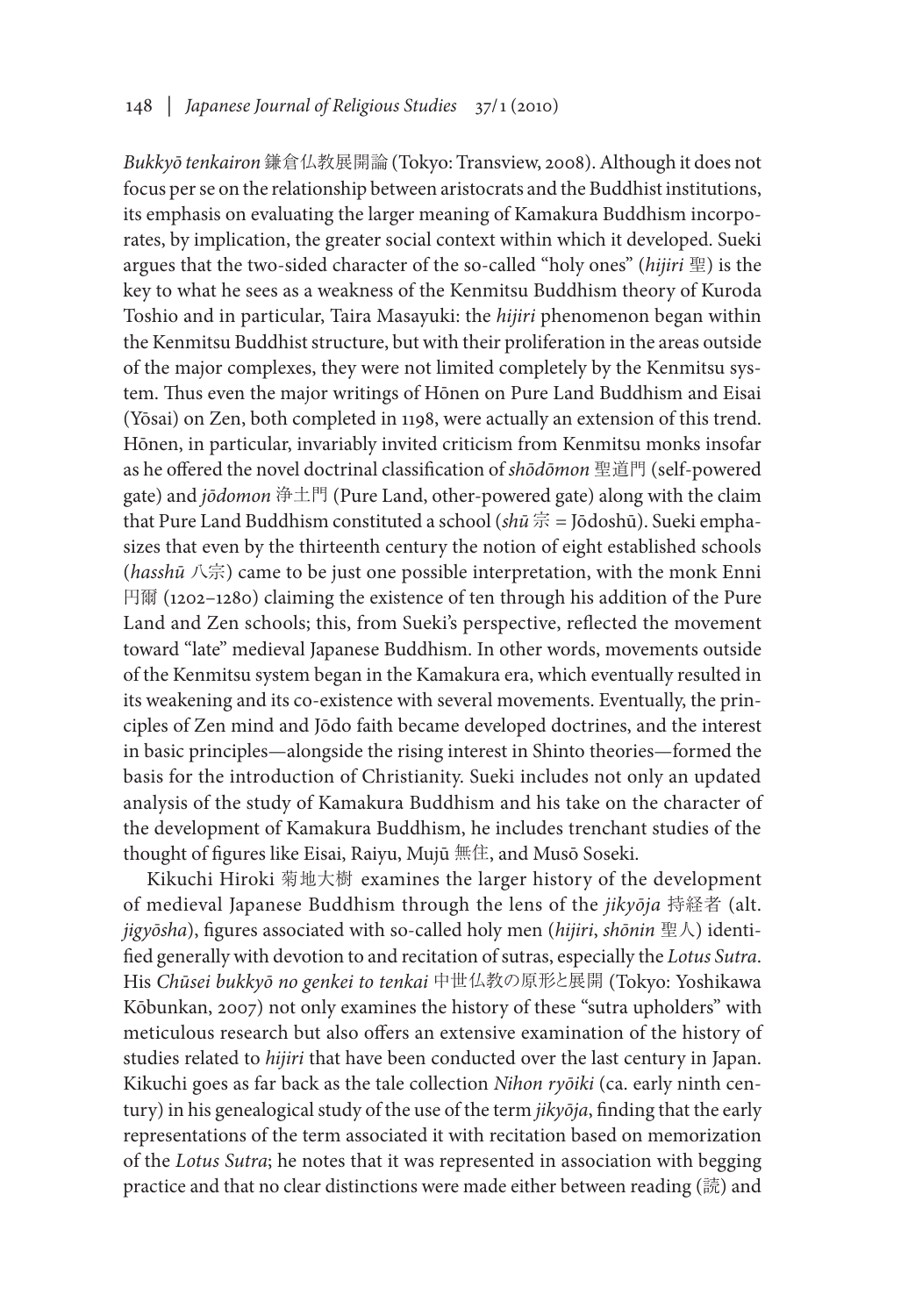recitation (誦), on the one hand, or the recitation/memorization of sutra and *darani*, on the other. He also clarifies the ambiguities in representation in early government chronicles such as *Shoku Nihongi* and lawbooks like the *Ritsuryō* codes, which depict similar practices respectively and seem to have tried to domesticate what may have originally been practices completely independent of governmental authority. Kikuchi makes special note of the extensive representations of the *jikyōja* in the mid-eleventh century Hiei work *Hokke genki* 法華験 記. He emphasizes that the work's depiction of the prominent *jikyōja* Shōkū 性空 (917–1007) does not suggest that Shōkū was in any sense influenced by the governmental policies that attempted to domesticate such practice—and a recluse for whom a similar non-establishment example can be found in the example of death of a *jikyōja* by self-sacrifice in *Nihon ryōiki*. Kikuchi also points to the decline of the *Ritsuryō* in the tenth century as further evidence that the governmental policy promoting/domesticating such practice had also now come to an end; rather, he suggests that what is precisely fascinating—and mutually related—about those engaged in mountain practice (*sanrin shugyō* 山林修行) and *jikyō* was that they were recognized by the *Ritsuryō* system but continued to flourish despite the latter's decline. He goes on to connect the *jikyōja* with mountain ascetics (*shugenja* 修験者), emphasizing that the former are depicted in a whole range of *shugen* sources, including not only *Shozan engi* 諸山縁起 but also records depicting the *jikyōja* granting esoteric consecration (*kanjō*) to mountain ascetics—even granting mountain legend documents (*engi*, for example, of  $\overline{\text{O}}$ mine  $\overline{\text{C}}$  to the latter. Kikuchi also highlights the great interest of the aristocrats and, presumably, broader population for the powers associated with *jikyōja*  and these other comparatively liminal figures; and he skillfully compares works depicting them, like the *Hokke genki*, to other genres, gleaning from the analysis a conclusion that the anomalies associated with the *jikyōja* were of a generic piece with those depicted in *Nihon ryōiki* and even similar to those emphasized by Ōe no Masafusa in his *Honchō shinsen den* 本朝神仙伝.

Matsumoto Ikuyo 松本郁代, in her remarkable study *Chūsei ōken to sokui kanjō* 中世王権と即位灌頂 (Tokyo: Shinwasha, 2005), provides the most intimate portrait of the religious and social contexts within which this esoteric Buddhist royal accessional rite developed. In particular, she examines a whole range of *shōgyō*, literature, and court-related sources to interpret the character of the relationship between Shingon Buddhism and the royal court during the medieval era. Matsumoto considers the connection made in the medieval court between court mythology (the so-called "medieval *Nihongi*") and the ritual powers thought to be held by Shingon ritual practitioners. Matsumoto also investigates the development of Shingon cosmology in its connection with the construction of Kūkai's image within medieval Shingon and at the court. Finally, we can draw attention to her examination of the relationship between differing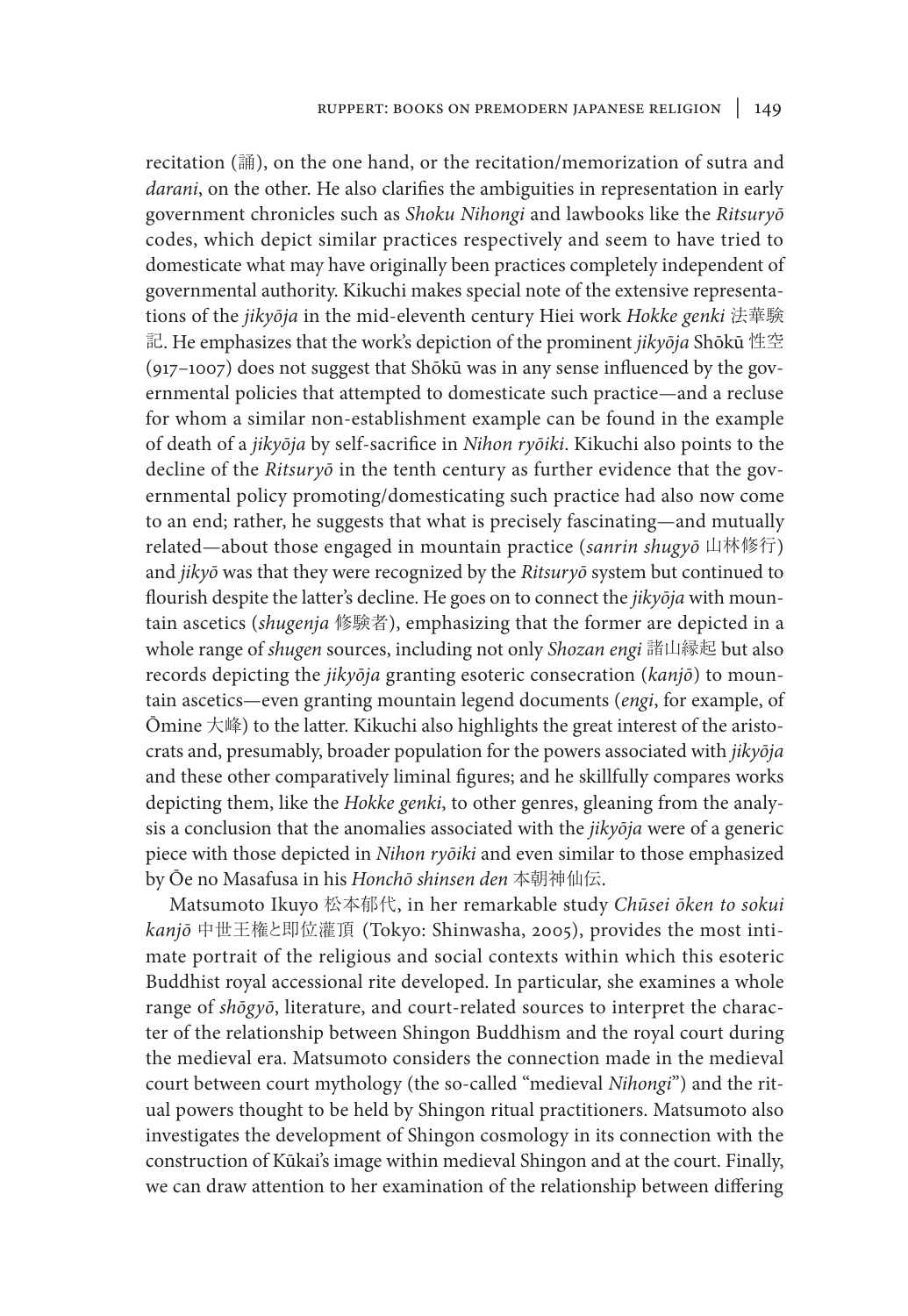lineages' practice of the *sokui* rite and their respective, contending patronage by differing royal factions in the fourteenth century, as well as her consideration of the pivotal role of the court nobles in the representations and performance of the rite, even when conceived by the Shingon lineages themselves. The Shingon protocols for the rite thus made the larger post-temple world its site—they constituted works that incorporated political concerns into the very stuff of medieval Buddhist ritual practice.

Arai Daisuke 新井大祐, Daitō Takaaki 大東敬明, and Mori Gorō 森 悟朗 offer a trenchant study of Shinto discourse, ritual, and pilgrimage in their *Gensetsu/ girei/sankei: "Ba" to "itonami" no Shintō kenkyū* 言説・儀礼・参詣―<場>と<いとな み>の神道研究 (Tokyo: Kōbundō, 2009). Mori's study of pilgrimage has a modern focus, so I leave it out of this review, but Arai's and Daitō's constitute important contributions to the study of kami worship and Shinto. Arai's focus is on the effort to appropriate discursive analysis to the history of particular shrines. For example, he examines the development of veneration toward Nishinomiya's *ebisujin* 夷神 by considering how the discursive connection between Nishinomiya, *ejin*, and *hiroko* 蛭子 was first evident in annotations of the *Kokinshū* in the Kamakura era, which reflected the practice of reading *waka* at banquets for *Nihongi* lectures at court; in other words, the original site of the discourse was unrelated to actual religious "faith," but the topos of *hiroko* came to be incorporated into all manner of *Shintōron* treatises, military tales, and even *otogizōshi* and *kyōgen* as time went on. The diffusion of the discursive connections were part of the larger dissemination of medieval Japanese mythology—a shift that led discourse from a particular site to be re-presented in inscription connecting it to a narrative place that then functioned as a shrine "legend" (*engi* 縁 起) which spread elsewhere as well. Daitō considers the history of the study of "Shinto" practice as it existed historically within Buddhist temples, taking as his focus the *Nakatomi no harae* rite within the major Shun'ie assembly (*omizutori*) within Tōdaiji, outlining important features such as the reading of the invitation Kinbu(sen) Daibosatsu 金峰山大菩薩 and Hachiman followed by the full *Jinmyōchō* 神名帳 document inviting all kami of the realm to attend, and the *Jinbun* rite in which the *Heart Sutra* 般若心経 is read for all of the kami as well as figures like Buddhist patron-deities Bonten 梵天 (Brahmā) and Taishakuten 帝釈  $\overline{\mathcal{F}}$  (Vaiśravana). Interestingly, the next section of the invitation, that of the "spirits" (*go-ryō* 御霊) of the realm, is performed in a lower voice that Daitō interprets as reflecting a distinction made ritually between these human spirits—which if not propitiated can likewise cause calamity—and the various kami of the realm. Daitō makes it clear that the use of the "Buddhist" and "Shinto" systematic interpretation is irrelevant to the interpretation of such a practice, and he instead calls for analysis that understands it as *jingi* belief enacted as part of the unique ritual event known as an assembly (*hō'e*).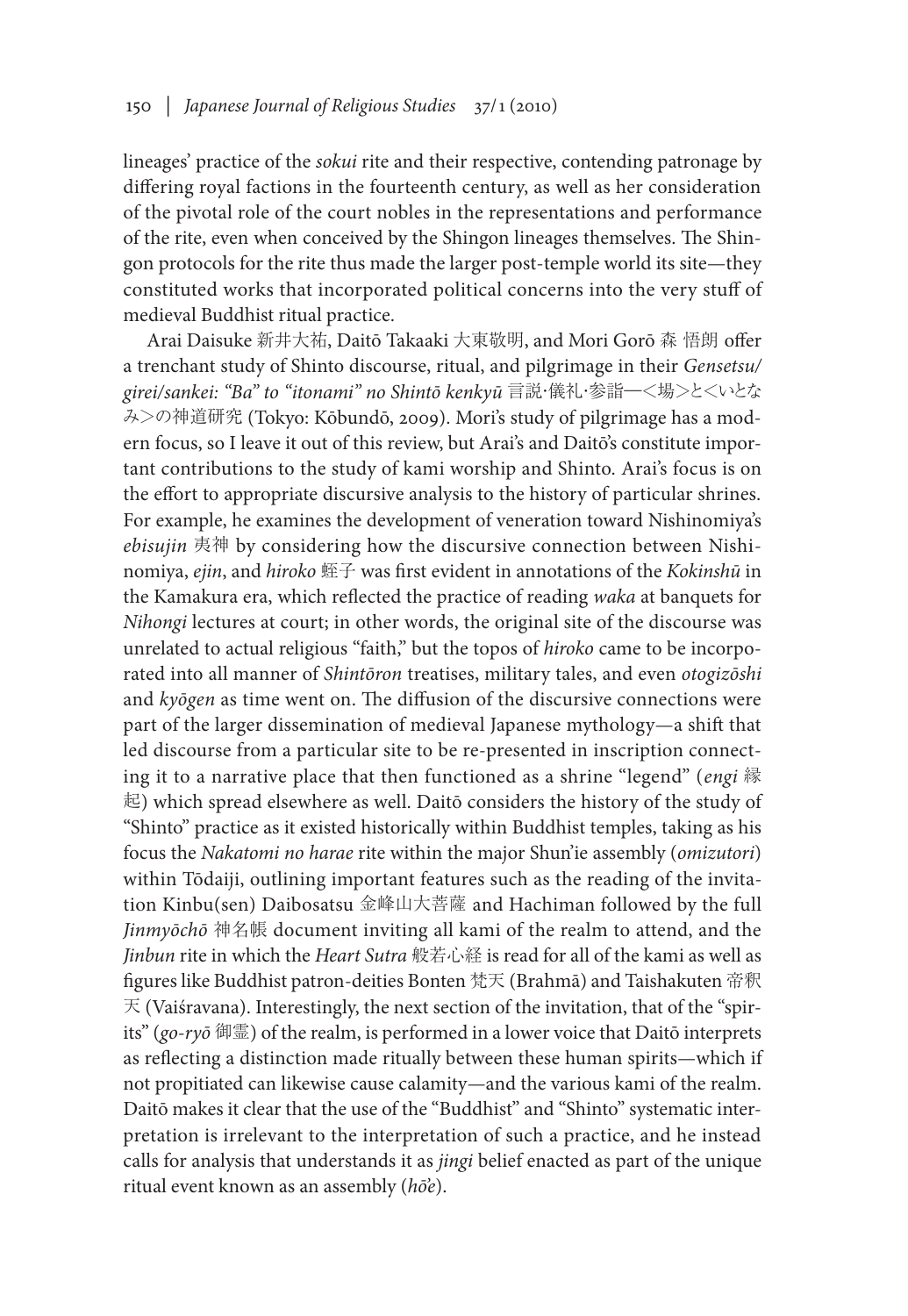The work of Yokouchi Hiroto 横内裕人 is comparable in its breadth and depth with the achievements of major figures like Abe Yasurō, Komine Kazuaki, Nagamura Makoto, Sueki Fumihiko, Taira Masayuki and, among younger scholars, Kikuchi Hiroki, Suegara Yutaka 末柄豊, and Uejima Susumu 上島享. He has intimate knowledge of Tōdaiji— having previously been on staff—and great skill with a whole variety of ancient and medieval manuscript sources from throughout the Kansai region. His *Nihon chūsei no Bukkyō to Higashi Ajia* 日本中世の 仏教と東アジア (Tokyo: Hanawa Shobō, 2008) is clearly one of the most important contributions to the study of Japanese religions in this decade. Its significance is not so much reflected in his trenchant analyses of medieval Ninnaji and Daikakuji, his discovery of a new *Kukyō sōgōnin* 究境僧綱任 record of the official monastic hierarchy, or his clarification that late Heian-era aristocrats were studying Buddhism on a sophisticated level, but rather in his broad and deep engagement with problems concerning the relationship between medieval Japanese Buddhist institutions and East Asia. Kamikawa Michio took an important step in the effort to broaden the Kenmitsu theory of Kuroda to include East Asia, and Yokouchi continues that effort with depth and flair. Yokouchi unflinchingly calls into question tendencies he sees in Kuroda's writings to essentialize Japanese culture; in this case, he sees the esoteric Buddhist (*mikkyō*) focus of Kuroda as reflective of a "hidden" presupposition of Kuroda's that Japanese religion had, at its core, magico-placatory practices that worked across classes and at a basic level. Yokouchi suggests that Kuroda's interest must be freed from its ahistorical essentialism to make room for an analysis that investigates trans-class developments that are simply historical in character, arrived at through some form of mutually created and shared consciousness. The effort, from Yokouchi's perspective, should be to analyze how it was that individuals and groups attempted to create a common basis for consciousness, belief, and practice. In particular, that goal—that conception of a common basis—*was* Kenmitsu Buddhism, and instead of seeing it as an orthopractical "Japanese" mode of Buddhism, the scholar of religious history should consider how it was that Buddhism as a broadbased religion ("world religion") came to be incorporated not as an event limited within Japanese borders, but established through cross-cultural negotiation diplomacy, monks' continental pilgrimages, along with the importation of continental Buddhist ideas, images, and texts. A high point in his analysis, at least in my view, is his tracing of the introduction and collecting of the Koryŏ Buddhist printed canon between Koryŏ 高麗, the northern Song 北宋, Liao 遼, and Japan. The Japanese cloistered sovereign Shirakawa refused to engage in diplomatic ties with the northern Song, but chose to acquire Buddhist treatises of the canon from Koryŏ through the mediation of the Dharma Prince at Ninnaji O'muro eventually becoming a basis for many of the views of the famous scholar-monk Myōe 明恵 (1173–1232). Yokouchi's argument that the various Japanese Buddhist